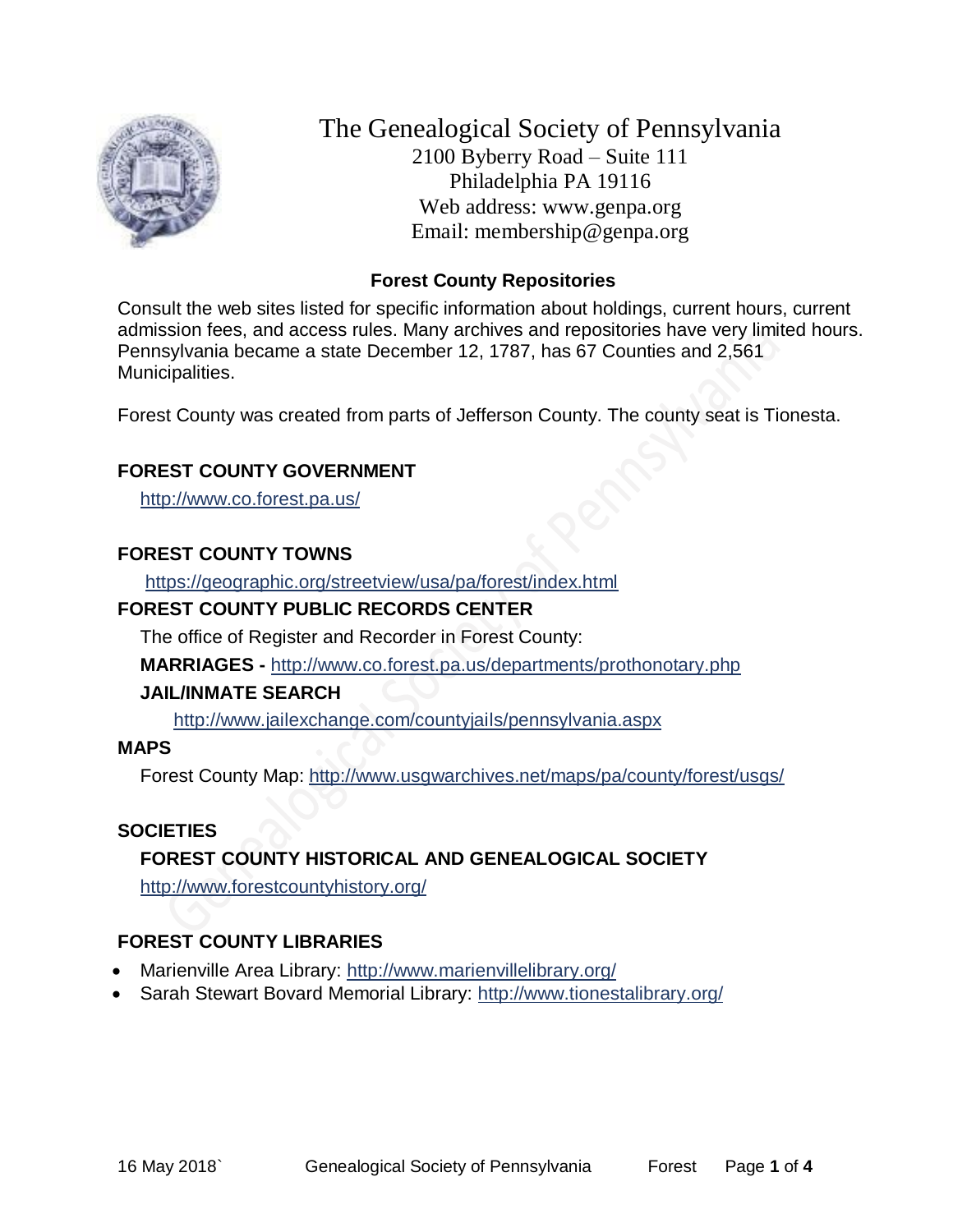## **RESOURCES**

- **Genealogical Society of Pennsylvania GSP** [http://GenPA.org](http://genpa.org/) **GSP Research** <https://genpa.org/research/>
- PAGenWeb **Forest** County <http://www.pagenweb.org/~forest/>
- Obituaries –
- **LDS** <http://ldsgenealogy.com/PA> [http://www.newspaperobituaries.net/pennsylvania/forest\\_county\\_obituaries.htm](http://www.newspaperobituaries.net/pennsylvania/forest_county_obituaries.htm)
- County Newspapers
	- o *The Forest Press* [http://www.titusvilleherald.com/eedition\\_myforestpress/](http://www.titusvilleherald.com/eedition_myforestpress/)
	- o *The Forest Republican* (1869-1952) <https://chroniclingamerica.loc.gov/lccn/sn84026497/>
- **Random Acts of Kindness** <https://www.raogk.org/>
- **Family Search LDS:** <https://familysearch.org/>Free site but does require a login Collection List <https://familysearch.org/search/collection/list> [https://www.familysearch.org/wiki/en/Forest\\_County,\\_Pennsylvania\\_Genealogy](https://www.familysearch.org/wiki/en/Forest_County,_Pennsylvania_Genealogy)
- **Collections at the Historical Society of Pennsylvania HSP**  <http://hsp.org/collections>
	- HSP is membership based and there is a fee 1300 Locust Street, Philadelphia, PA 19107 215-732-6200 ext. 235 or [membership@hsp.org](mailto:membership@hsp.org)
- **RG-47. RECORDS OF THE COUNTY GOVERNMENTS** Guide to African American Resources at the Pennsylvania State Archives <http://www.phmc.state.pa.us/bah/aaGuide/AA-RG-47.html>
- **National Archives of Philadelphia** (**NARA**) Mid Atlantic Region: [http://www.nara.gov/research\\_rooms/mid\\_atlantic/](http://www.nara.gov/research_rooms/mid_atlantic/) **Records Request Process**

National Archives 14700 Townsend Road Philadelphia, Pennsylvania 19154-1096 Telephone: (215) 305-2044 Fax: (215) 305-2038 E-mail: [philadelphia.archives@nara.gov](mailto:philadelphia.archives@nara.gov) <https://wwwarchives.gov/philadelphia>

## **Naturalizations: NARA**

Pennsylvania: Philadelphia, 1790-1991; Pittsburgh, 1820-1979; Erie, 1940-1972; Scranton, 1901-1990; Wilkes-Barre, 1943-1972; Williamsport, 1909-1913; and Harrisburg, 1911-1917

## **MILITARY**

The National Archives at Philadelphia (**NARA**), through its partners Ancestry.com and Fold3.com, provides access to records relating to the military service of individuals from the American Revolution through World War II. Please note that Official Military Personnel Files from World War I to the present are held by the National Archives at St. Louis. <https://www.archives.gov/st-louis>

World War I and World War II, Fourth Enumeration Draft Cards can also be accessed through our partner sites. In addition, Records of the Selective Service System, 1940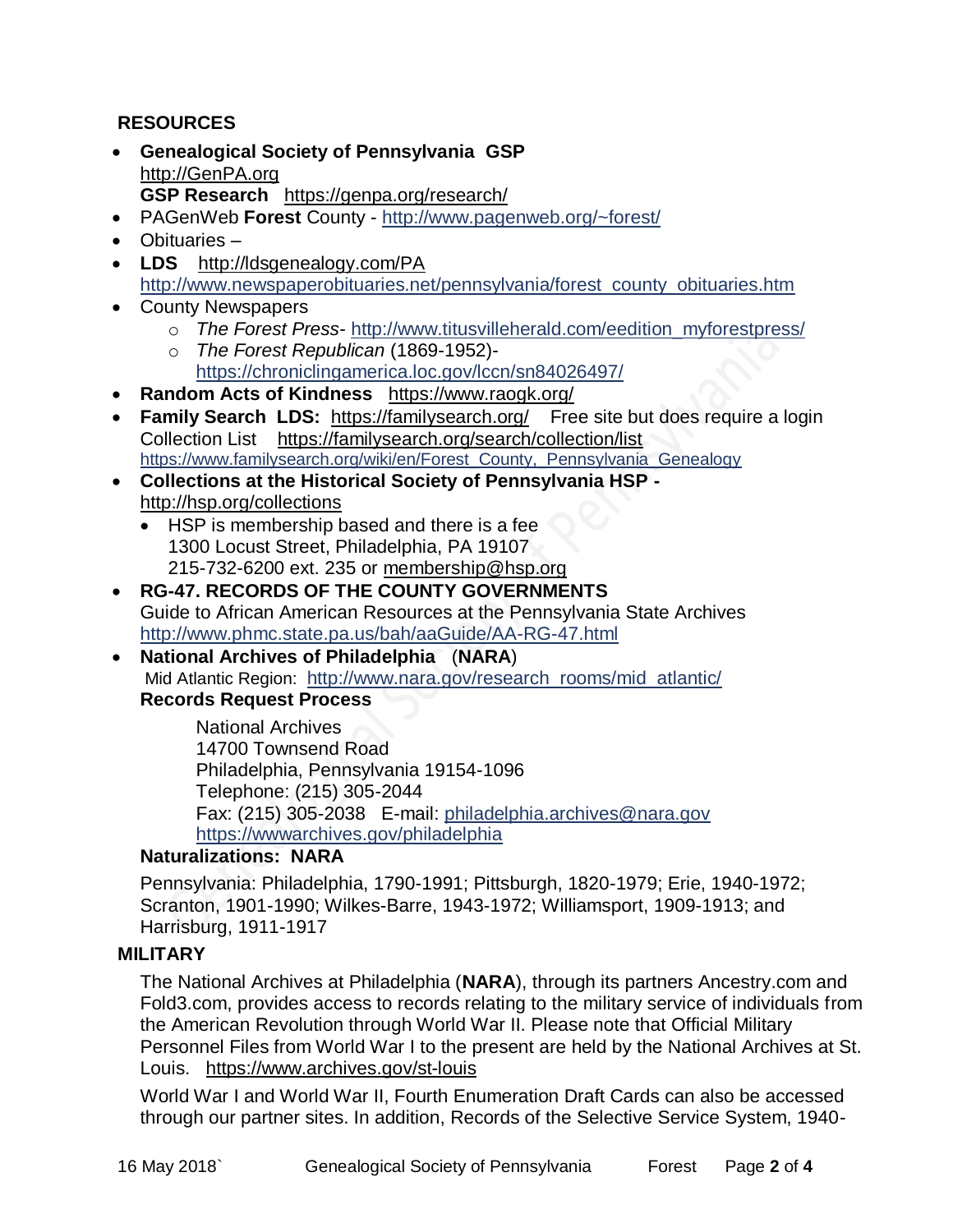1969, for individuals from Delaware, Maryland, Pennsylvania, Virginia, and West Virginia are available from the National Archives at St. Louis. Copies of World War I draft cards can be requested from the National Archives at Atlanta [\(Atlanta.archives@nara.gov](mailto:Atlanta.archives@nara.gov) ).

For information on obtaining World War II era and later draft cards, please see <http://www.archives.gov/st-louis/archival-programs/other-records/selective-service.html> <https://www.archives.gov/philadelphia/public/family-history.html#military>

## **Pennsylvania Military Records Research Guide**

<https://www.raogk.org/pennsylvania-genealogy/pa-military-records/>

#### **Probate – Wills Administrations**

Probate records may include Person's exact death date, Names of the family members, Family relationships, Names of spouses of children, Residences, Adoption or guardianship of minor children or dependents, Worth of the property and land holdings, Evidence of occupation, religion, or military service

**Family Search:** Pennsylvania Probate Records, 1683-1994 <https://familysearch.org/>

This collection includes probate records created in Pennsylvania counties. The records include wills, estate records and indexes.

## **State of Pennsylvania Vital Records**

The **Pennsylvania State Archives** collects, preserves and makes available for study the permanently-valuable public records of the Commonwealth, with particular attention given to the records of state government.

Mailing address: 350 North Street Harrisburg, PA 17120 Email: Email PA State Archives Phone: (717) 783-3281

GPS address: 801 North 3rd Street Harrisburg, PA 17102 Coordinates: 40.266080, - 76.886053

# **BIRTH CERTIFICATES**, 1906-1910

The Division of Vital Records (DVR) maintains birth records that occurred in Pennsylvania from 1906 to the present.

For information on public records (births occurring from 1906 to 1910), click on Pennsylvania State Archives <http://www.phmc.pa.gov/archives/Pages/default.aspx>or our Genealogy page.

[http://www.health.pa.gov/MyRecords/Certificates/Genealogy/Pages/14125.aspx#.WNvL](http://www.health.pa.gov/MyRecords/Certificates/Genealogy/Pages/14125.aspx#.WNvLKfkrJHY) **[KfkrJHY](http://www.health.pa.gov/MyRecords/Certificates/Genealogy/Pages/14125.aspx#.WNvLKfkrJHY)** 

# **Death Certificates**, 1906-1965

Original birth certificates for 1906-1910 and death certificates for 1906-1965 are available at the State Archives. Digital copies of the 1906-1908 birth certificates and the 1906-1963 death certificates may be found on Ancestry.com. Pennsylvania residents can access these records free of charge through Ancestry.com Pennsylvania. A free account can be created.